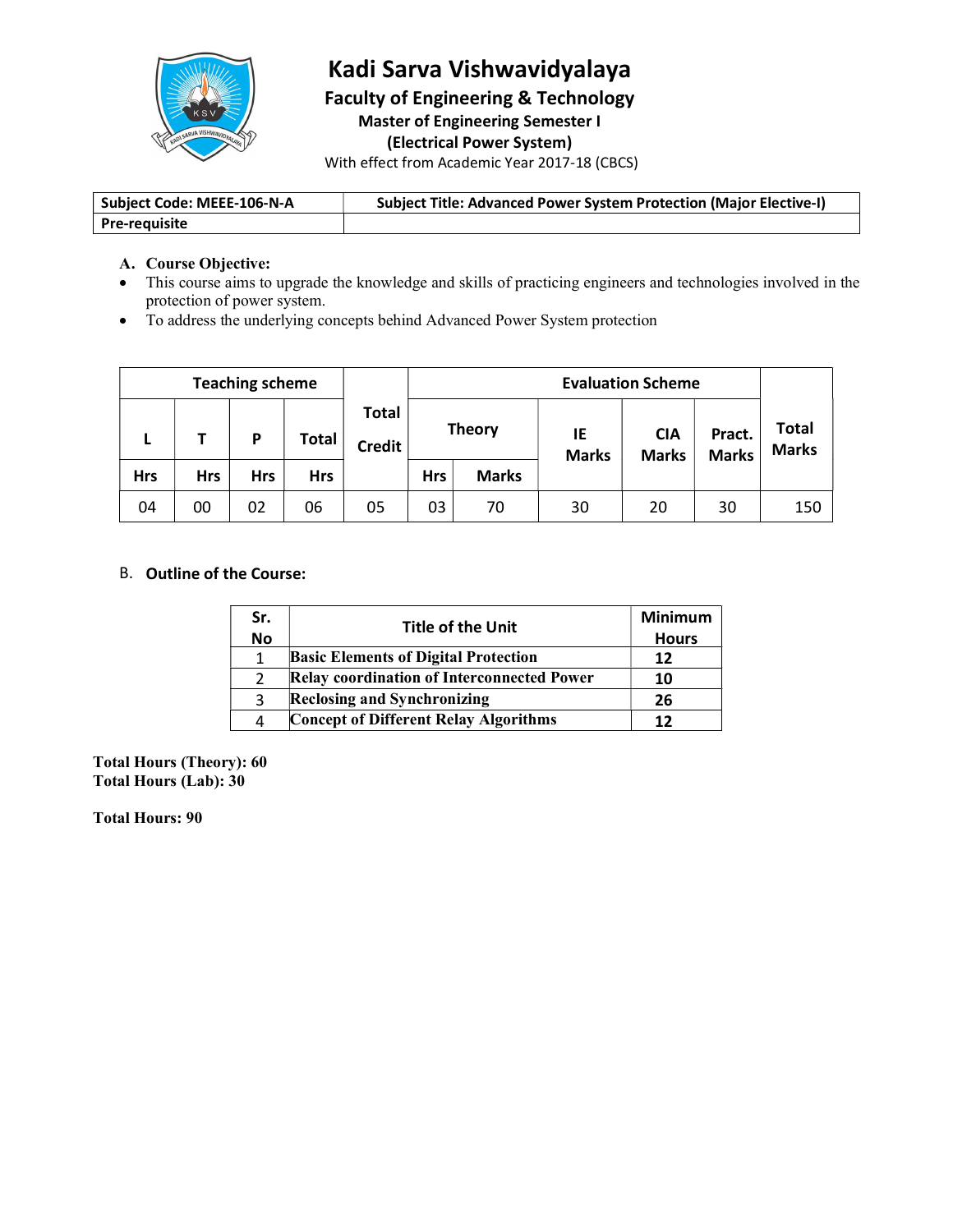

# Kadi Sarva Vishwavidyalaya

Faculty of Engineering & Technology

Master of Engineering Semester I

(Electrical Power System)

With effect from Academic Year 2017-18 (CBCS)

Detailed Syllabus

| Sr.            | <b>Topic</b>                                                                                                                                                                                                                                                                                                                                                                                                                                                                           | Lecture      | Weight    |
|----------------|----------------------------------------------------------------------------------------------------------------------------------------------------------------------------------------------------------------------------------------------------------------------------------------------------------------------------------------------------------------------------------------------------------------------------------------------------------------------------------------|--------------|-----------|
| No             |                                                                                                                                                                                                                                                                                                                                                                                                                                                                                        | <b>Hours</b> | $age(\%)$ |
|                |                                                                                                                                                                                                                                                                                                                                                                                                                                                                                        |              |           |
|                |                                                                                                                                                                                                                                                                                                                                                                                                                                                                                        |              |           |
|                | <b>Basic Elements of Digital Protection:</b>                                                                                                                                                                                                                                                                                                                                                                                                                                           |              |           |
| $\mathbf{1}$   | Application of Numerical relays for Interconnected power system networks, Basic<br>Components of a Digital Relay, Signal Conditioning Subsystems, Transducers ,Surge<br>Protection Circuits, Analogue Filtering, Analogue Multiplexers, Conversion Subsystem,<br>The Sampling Theorem, Signal Aliasing Error, Sample and Hold Circuit, Digital<br>Multiplexing ,Digital-to-Analogue Conversion, Analogue-to-DigitalConversion ,Digital<br>Relay Subsystem, Benefits of digital relays. | 12           | 25        |
| $\overline{2}$ | Relay coordination of Interconnected Power System:                                                                                                                                                                                                                                                                                                                                                                                                                                     |              |           |
|                | Protection of an interconnected system, Link net structure, Flowchart of primary/Backup<br>relay pairs, Flowchart of Time Multiplier Setting. Examples based on existing power system<br>network.                                                                                                                                                                                                                                                                                      | 10           | 20        |
| $\mathbf{3}$   | <b>Reclosing and Synchronizing:</b>                                                                                                                                                                                                                                                                                                                                                                                                                                                    |              |           |
|                | Introduction, Reclosing Precautions, Reclosing System Consideration, One-Shot vs.<br>Multiple-Shot Reclosing Relays, Selective Reclosing, Deionizing Times for Three-Pole<br>Reclosing, Live-Line/Dead-Bus, Live-Bus/Dead-Line Control, Instantaneous-Trip Lockout,<br>Intermediate Lockout, Factors Governing Application of Reclosing Considerations for                                                                                                                             | 26           | 30        |
|                | Applications of Reclosing, Feeders with No-Fault-Power Back-Feed and Minimum Motor                                                                                                                                                                                                                                                                                                                                                                                                     |              |           |
|                | Load, Single Ties to Industrial Plants with Local Generation, Lines with Sources at Both<br>Ends, Reclosing Relays and Their Operation, Review of Breaker Operation, Single-Shot                                                                                                                                                                                                                                                                                                       |              |           |
|                | Reclosing Relays, Multishot Reclosing Relays, Synchronism Check, Phasing Voltage<br>Synchronism Check Characteristic, Angular Synchronism.                                                                                                                                                                                                                                                                                                                                             |              |           |
| 4              | <b>Concept of Different Relay Algorithms</b>                                                                                                                                                                                                                                                                                                                                                                                                                                           |              |           |
|                | Introduction of different techniques, Least square based methods, Introduction, Integral LSQ<br>fit, Power series LSQ fit, Differential equation based techniques, Basic principles, and<br>Digital harmonic filtering by selected limits, Fourier analysis based techniques, Introduction,<br>The full cycle window algorithm, The half cycle window algorithm.                                                                                                                       | 12           | 25        |
|                | <b>Total</b>                                                                                                                                                                                                                                                                                                                                                                                                                                                                           | 60           | 100       |